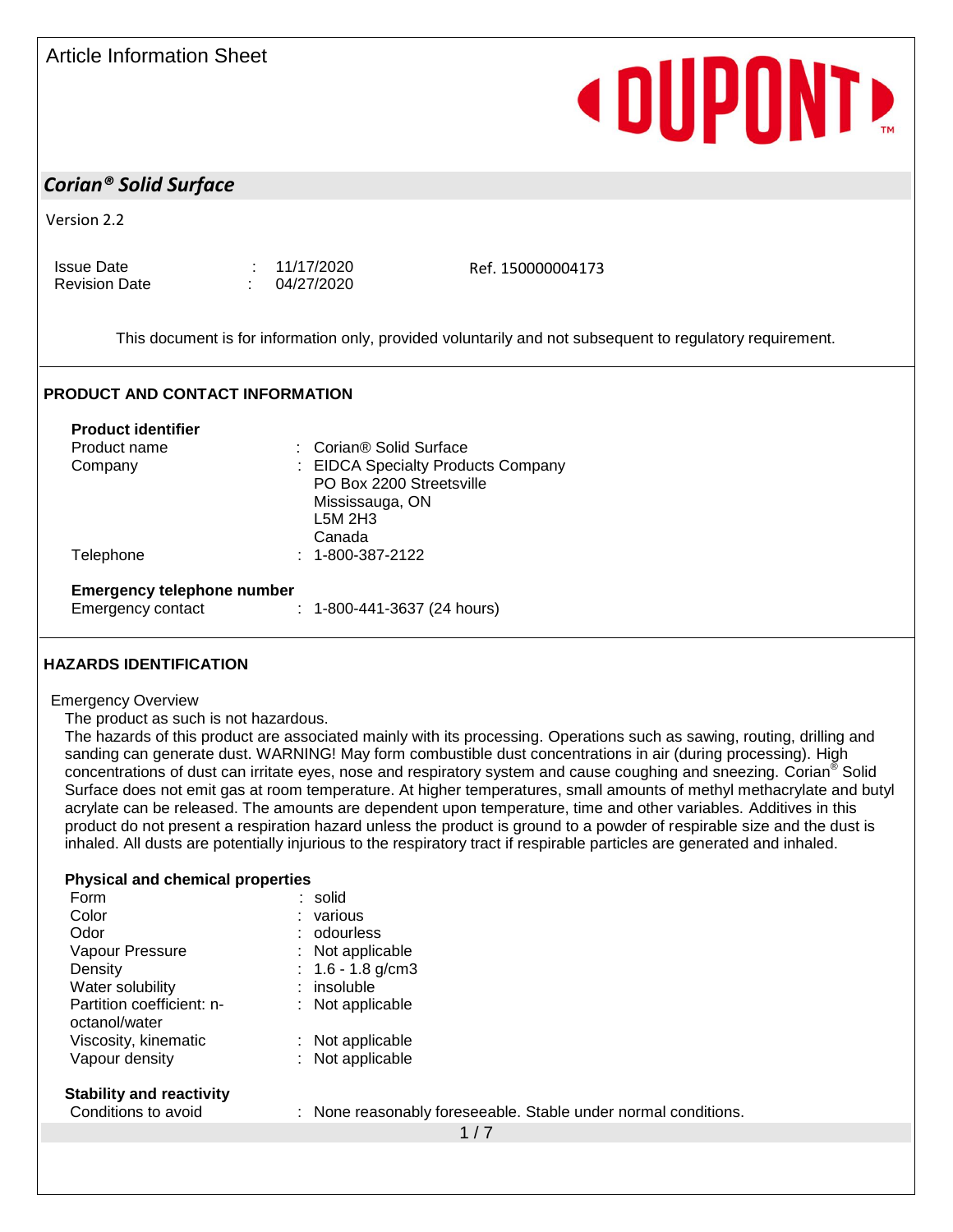# **« DUPONTE**

## *Corian® Solid Surface*

Version 2.2

| Issue Date<br>Revision Date | : 11/17/2020<br>1.04/27/2020 | Ref. 150000004173 |
|-----------------------------|------------------------------|-------------------|
|                             |                              |                   |

| Hazardous decomposition<br>products | : Methyl methacrylate monomer, n-Butyl acrylate |
|-------------------------------------|-------------------------------------------------|
| Hazardous reactions                 | : No applicable data available.                 |

## **INFORMATION ON INGREDIENTS**

| Component     | CAS-No. | Concentration |
|---------------|---------|---------------|
|               |         |               |
| Solid Surface |         | 100 %         |

## Exposure limits may be applicable for the following :

| Dust (inhalable and respirable fraction) |          |  |
|------------------------------------------|----------|--|
| Methyl methacrylate                      | 80-62-6  |  |
| Butyl acrylate                           | 141-32-2 |  |

## **FIRST AID MEASURES**

| <b>Description of first aid measures</b> |                                                                                                                    |  |
|------------------------------------------|--------------------------------------------------------------------------------------------------------------------|--|
| Inhalation                               | If large amounts of dust are inhaled, or if exposed to fumes from overheating or<br>combustion, move to fresh air. |  |
| Skin contact                             | No hazards which require special first aid measures.                                                               |  |
| Eye contact                              | Rinse thoroughly with plenty of water, also under the eyelids.                                                     |  |
| Ingestion                                | No hazards which require special first aid measures.                                                               |  |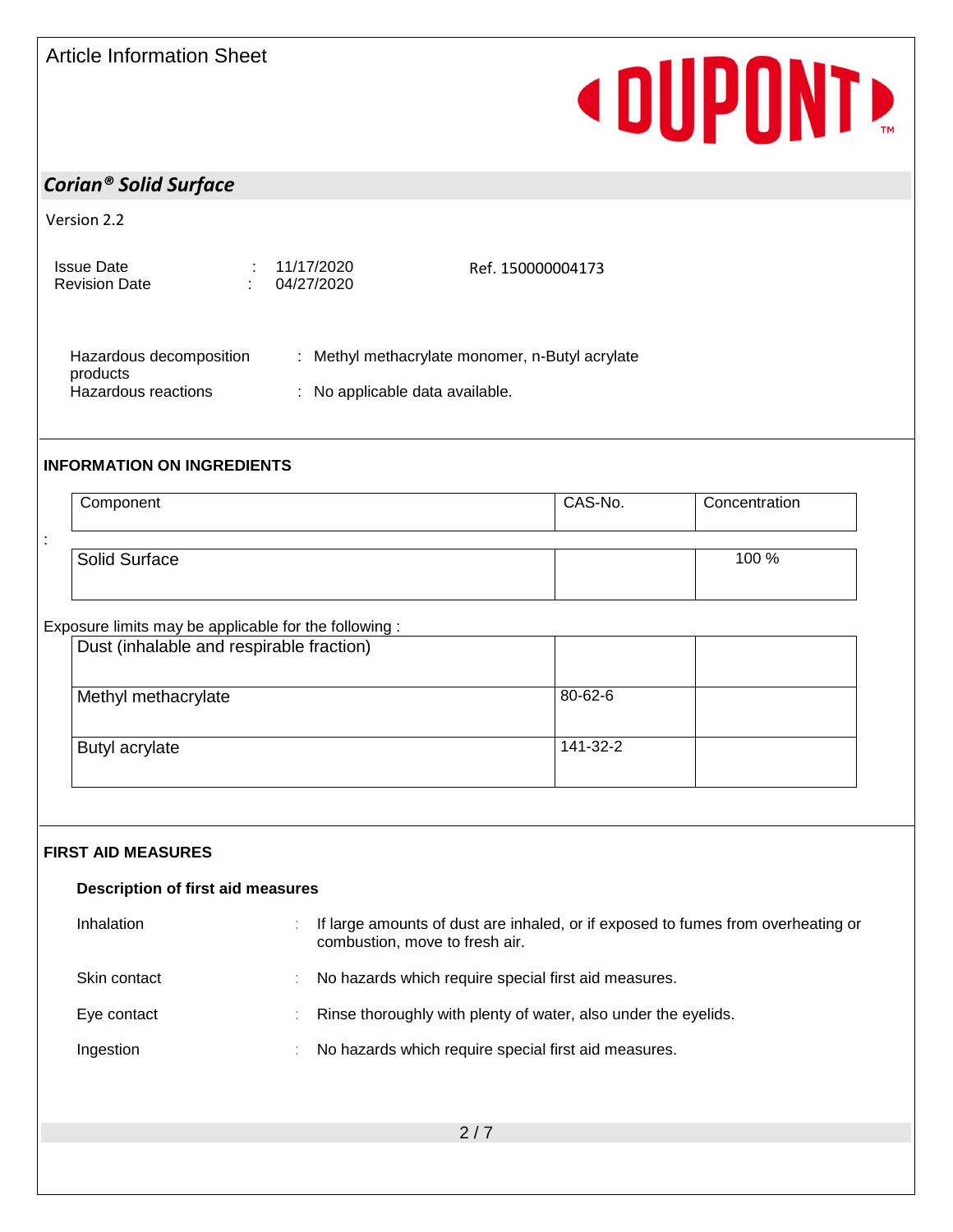|  | <b>Article Information Sheet</b> |  |
|--|----------------------------------|--|
|--|----------------------------------|--|

# **«DUPONT»**

| <b>Corian<sup>®</sup> Solid Surface</b>                             |                          |                                                                                                                                                                                                                                                                                     |  |
|---------------------------------------------------------------------|--------------------------|-------------------------------------------------------------------------------------------------------------------------------------------------------------------------------------------------------------------------------------------------------------------------------------|--|
|                                                                     |                          |                                                                                                                                                                                                                                                                                     |  |
| Version 2.2                                                         |                          |                                                                                                                                                                                                                                                                                     |  |
| <b>Issue Date</b><br><b>Revision Date</b>                           | 11/17/2020<br>04/27/2020 | Ref. 150000004173                                                                                                                                                                                                                                                                   |  |
| <b>FIREFIGHTING MEASURES</b>                                        |                          |                                                                                                                                                                                                                                                                                     |  |
| <b>Extinguishing media</b>                                          |                          |                                                                                                                                                                                                                                                                                     |  |
|                                                                     |                          | Suitable extinguishing media : Water spray, Dry chemical, Carbon dioxide (CO2), Foam                                                                                                                                                                                                |  |
| Special hazards arising from the article                            |                          |                                                                                                                                                                                                                                                                                     |  |
| Specific hazards during<br>firefighting                             |                          | : Avoid generating dust; fine dust dispersed in air in sufficient concentrations,<br>and in the presence of an ignition source is a potential dust explosion hazard.<br>Hazardous combustion products Carbon monoxide Carbon dioxide (CO2)<br>Methyl methacrylate monomer Aldehydes |  |
| <b>ACCIDENTAL RELEASE MEASURES</b>                                  |                          |                                                                                                                                                                                                                                                                                     |  |
| Personal precautions, protective equipment and emergency procedures |                          |                                                                                                                                                                                                                                                                                     |  |
| Personal precautions                                                |                          | : No special precautions required.                                                                                                                                                                                                                                                  |  |
| <b>Environmental precautions</b>                                    |                          |                                                                                                                                                                                                                                                                                     |  |
|                                                                     |                          | 3/7                                                                                                                                                                                                                                                                                 |  |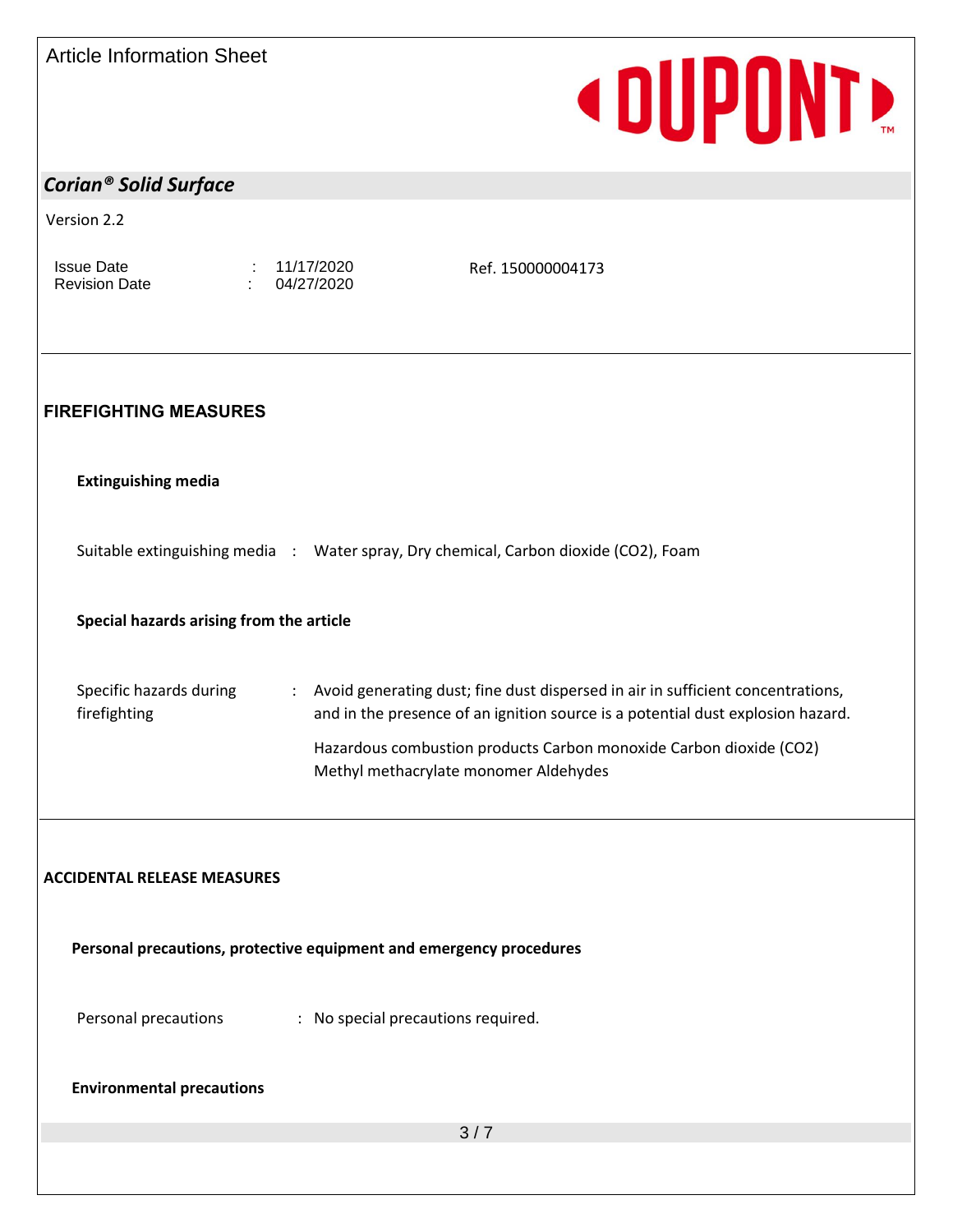# **«DUPONT»**

# *Corian® Solid Surface*

| Version 2.2                               |                                                                                                                                                                                                                                                                                                                                                                                                                                                                                                                               |
|-------------------------------------------|-------------------------------------------------------------------------------------------------------------------------------------------------------------------------------------------------------------------------------------------------------------------------------------------------------------------------------------------------------------------------------------------------------------------------------------------------------------------------------------------------------------------------------|
| <b>Issue Date</b><br><b>Revision Date</b> | 11/17/2020<br>Ref. 150000004173<br>04/27/2020                                                                                                                                                                                                                                                                                                                                                                                                                                                                                 |
|                                           |                                                                                                                                                                                                                                                                                                                                                                                                                                                                                                                               |
| Environmental precautions                 | : No special environmental precautions required.                                                                                                                                                                                                                                                                                                                                                                                                                                                                              |
|                                           | Methods and materials for containment and cleaning up                                                                                                                                                                                                                                                                                                                                                                                                                                                                         |
|                                           |                                                                                                                                                                                                                                                                                                                                                                                                                                                                                                                               |
| Methods for cleaning up                   | : Dust deposits should not be allowed to accumulate on surfaces, as these may<br>form an explosive mixture if they are released into the atmosphere in sufficient<br>concentration., Avoid dispersal of dust in the air (i.e., clearing dust surfaces<br>with compressed air)., Non-sparking tools should be used.                                                                                                                                                                                                            |
|                                           |                                                                                                                                                                                                                                                                                                                                                                                                                                                                                                                               |
|                                           |                                                                                                                                                                                                                                                                                                                                                                                                                                                                                                                               |
|                                           |                                                                                                                                                                                                                                                                                                                                                                                                                                                                                                                               |
|                                           |                                                                                                                                                                                                                                                                                                                                                                                                                                                                                                                               |
| <b>Precautions for safe handling</b>      |                                                                                                                                                                                                                                                                                                                                                                                                                                                                                                                               |
|                                           |                                                                                                                                                                                                                                                                                                                                                                                                                                                                                                                               |
| Advice on safe handling                   | : Do not breathe dust. Do not breathe vapours or fumes that may be evolved<br>during processing. Wash hands before breaks and at the end of workday.<br>Minimize dust generation and accumulation. Routine housekeeping should be<br>instituted to ensure that dusts do not accumulate on surfaces. Dry powders<br>can build static electricity charges when subjected to the friction of transfer<br>and mixing operations. Provide adequate precautions, such as electrical<br>grounding and bonding, or inert atmospheres. |
|                                           |                                                                                                                                                                                                                                                                                                                                                                                                                                                                                                                               |
| <b>HANDLING AND STORAGE</b>               |                                                                                                                                                                                                                                                                                                                                                                                                                                                                                                                               |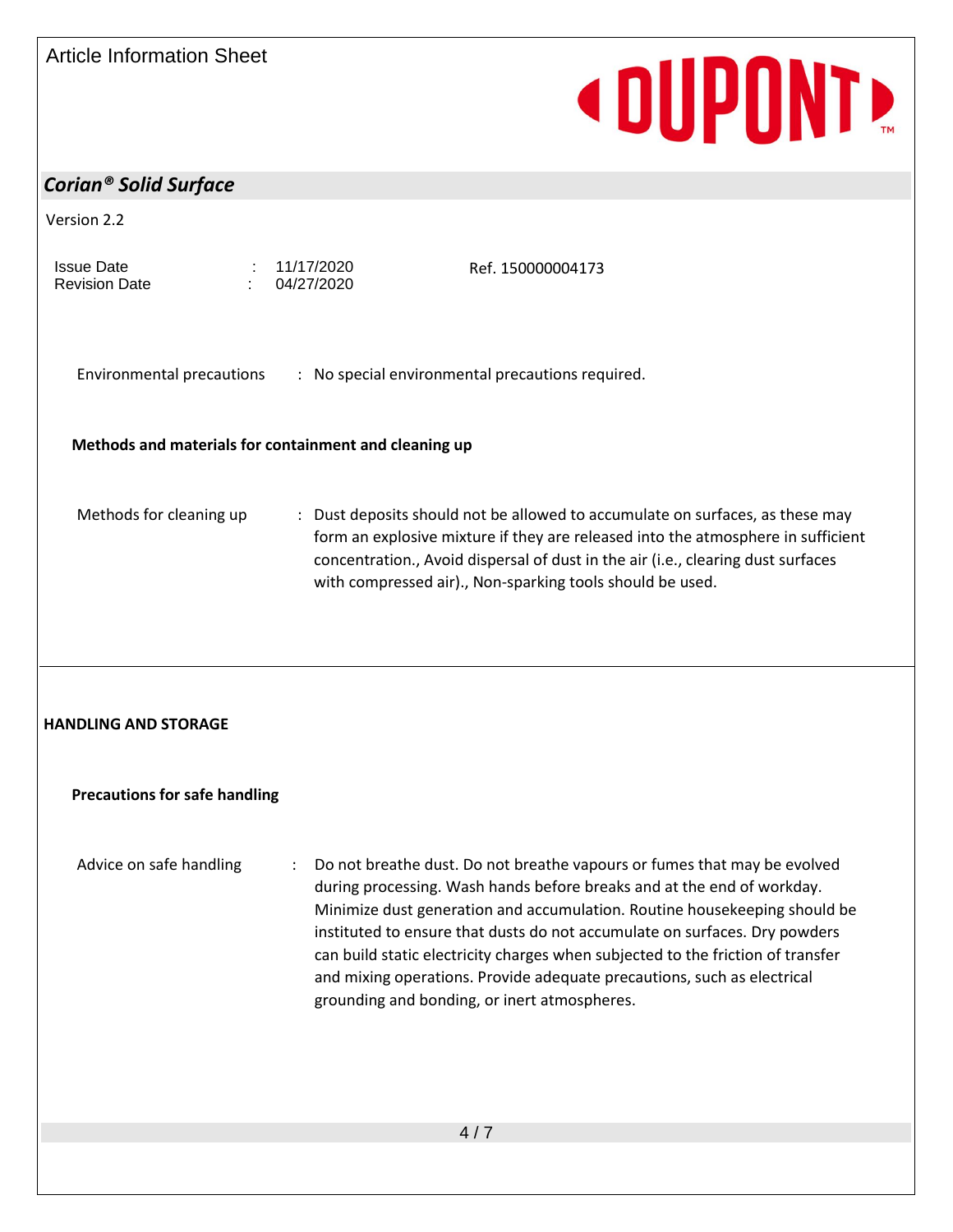## Article Information Sheet

# **«DUPONT»**

## *Corian® Solid Surface*

| Version 2.2<br><b>Issue Date</b><br><b>Revision Date</b><br>Conditions for safe storage, including any incompatibilities<br>Requirements for storage<br>÷<br>areas and containers<br><b>Engineering controls</b> | 11/17/2020<br>Ref. 150000004173<br>04/27/2020<br>No special storage conditions required.                                                                                                                                                                                                                                                                                                                                                                                                                                                                                                                           |  |  |  |
|------------------------------------------------------------------------------------------------------------------------------------------------------------------------------------------------------------------|--------------------------------------------------------------------------------------------------------------------------------------------------------------------------------------------------------------------------------------------------------------------------------------------------------------------------------------------------------------------------------------------------------------------------------------------------------------------------------------------------------------------------------------------------------------------------------------------------------------------|--|--|--|
| <b>EXPOSURE CONTROLS/PERSONAL PROTECTION</b>                                                                                                                                                                     |                                                                                                                                                                                                                                                                                                                                                                                                                                                                                                                                                                                                                    |  |  |  |
|                                                                                                                                                                                                                  |                                                                                                                                                                                                                                                                                                                                                                                                                                                                                                                                                                                                                    |  |  |  |
|                                                                                                                                                                                                                  |                                                                                                                                                                                                                                                                                                                                                                                                                                                                                                                                                                                                                    |  |  |  |
|                                                                                                                                                                                                                  |                                                                                                                                                                                                                                                                                                                                                                                                                                                                                                                                                                                                                    |  |  |  |
|                                                                                                                                                                                                                  |                                                                                                                                                                                                                                                                                                                                                                                                                                                                                                                                                                                                                    |  |  |  |
|                                                                                                                                                                                                                  | : It is recommended that all dust control equipment such as local exhaust<br>ventilation and material transport systems involved in handling of this product<br>contain explosion relief vents or an explosion suppression system or an<br>oxygen deficient environment. Ensure that dust-handling systems (such as<br>exhaust ducts, dust collectors, vessels, and processing equipment) are<br>designed in a manner to prevent the escape of dust into the work area (i.e.,<br>there is no leakage from the equipment). Use only appropriately classified<br>electrical equipment and powered industrial trucks. |  |  |  |
| Personal protective equipment                                                                                                                                                                                    |                                                                                                                                                                                                                                                                                                                                                                                                                                                                                                                                                                                                                    |  |  |  |
| Respiratory protection                                                                                                                                                                                           | No personal respiratory protective equipment normally required. Dust safety<br>masks are recommended when the dust concentration is more than 10<br>$mg/m3$ .                                                                                                                                                                                                                                                                                                                                                                                                                                                      |  |  |  |
| Hand protection                                                                                                                                                                                                  | : Additional protection: Wear gloves suitable for the task being performed.<br>Leather gloves or a suitable alternative should be worn when handling solid<br>surface. Chemical resistant gloves should be used when handling chemicals.<br>One exception is the use of rotating equipment, where gloves could be caught<br>on the equipment.                                                                                                                                                                                                                                                                      |  |  |  |
| Eye protection                                                                                                                                                                                                   | : Safety glasses                                                                                                                                                                                                                                                                                                                                                                                                                                                                                                                                                                                                   |  |  |  |
| <b>Exposure Guidelines</b><br><b>Exposure Limit Values</b>                                                                                                                                                       |                                                                                                                                                                                                                                                                                                                                                                                                                                                                                                                                                                                                                    |  |  |  |

**Dust (inhalable and respirable fraction)**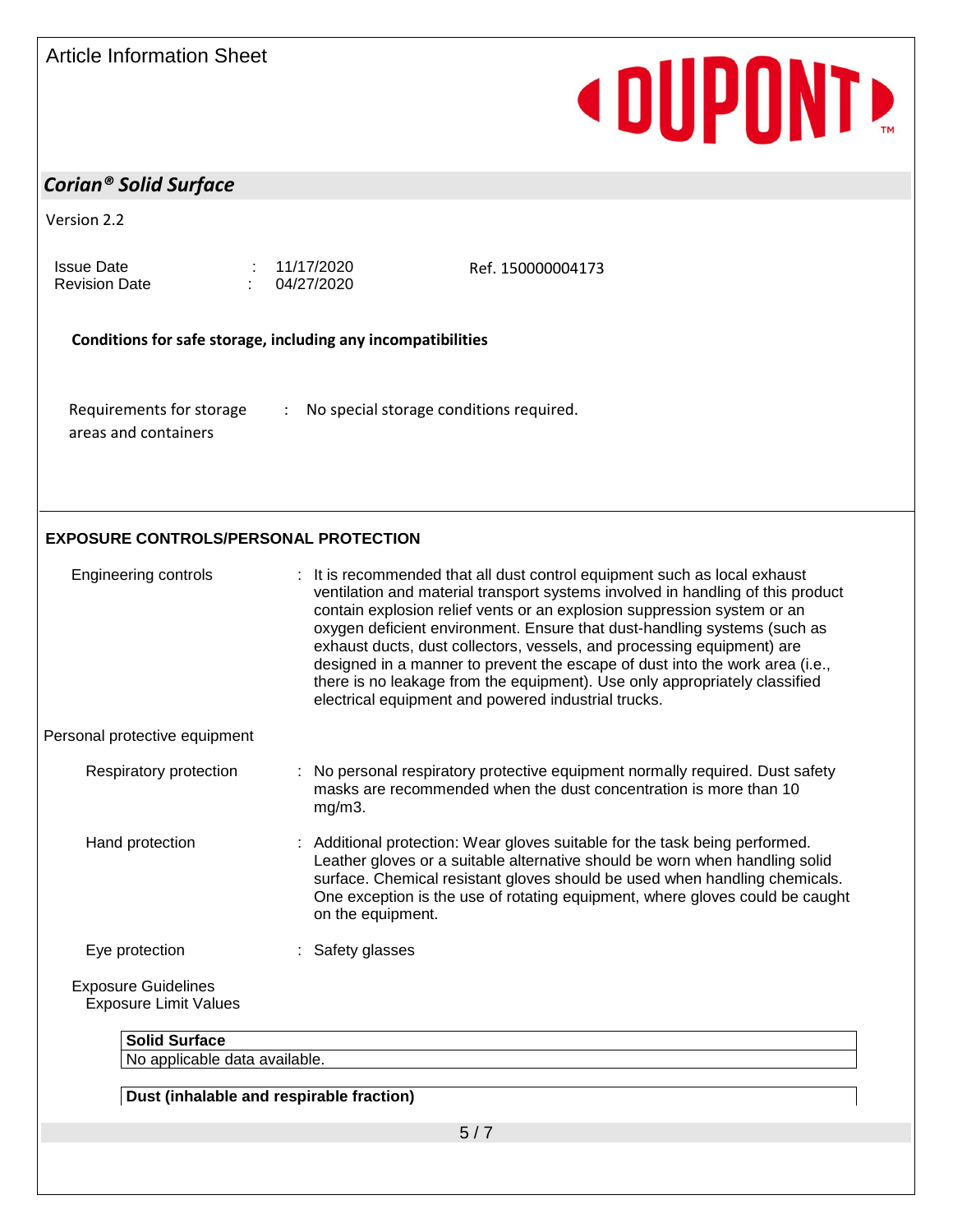# **«DUPONT»**

## *Corian® Solid Surface*

Version 2.2

Issue Date : 11/17/2020

Revision Date : 04/27/2020

Ref. 150000004173

| <b>TLV</b> | (ACGIH) | $3$ mg/m $3$ | 8-hour, time-weighted average<br>Respirable particulate matter |
|------------|---------|--------------|----------------------------------------------------------------|
| <b>TLV</b> | (ACGIH) | 10 mg/m $3$  | 8-hour, time-weighted average<br>Inhalable particulate matter  |

| <b>Methyl methacrylate</b> |              |           |                                    |  |  |  |
|----------------------------|--------------|-----------|------------------------------------|--|--|--|
| <b>TL\</b>                 | <b>ACGIH</b> | 50<br>ppm | 8-hour.<br>, time-weighted average |  |  |  |
| <b>TL\</b>                 | <b>ACGIH</b> | $100$ ppm | Short-term exposure limit          |  |  |  |

| <b>Butyl acrylate</b> |          |       |                               |
|-----------------------|----------|-------|-------------------------------|
| <b>TLV</b>            | 'ACGIH)  | 2 ppm | 8-hour, time-weighted average |
| <b>AEL</b>            | (DuPont) | 2 ppm | 8 & 12 hr. TWA                |

\* AEL is DuPont's Acceptable Exposure Limit. Where governmentally imposed occupational exposure limits which are lower than the AEL are in effect, such limits shall take precedence.

## **DISPOSAL CONSIDERATIONS**

**Waste treatment methods** Product **State of the landfilled or incinerated, when in compliance with local regulations.** 

## **REGULATORY INFORMATION**

Product meets the definition of an article as defined by CEPA and is therefore exempt from CEPA inventory requirements.

**OTHER INFORMATION**

**Restrictions on use**